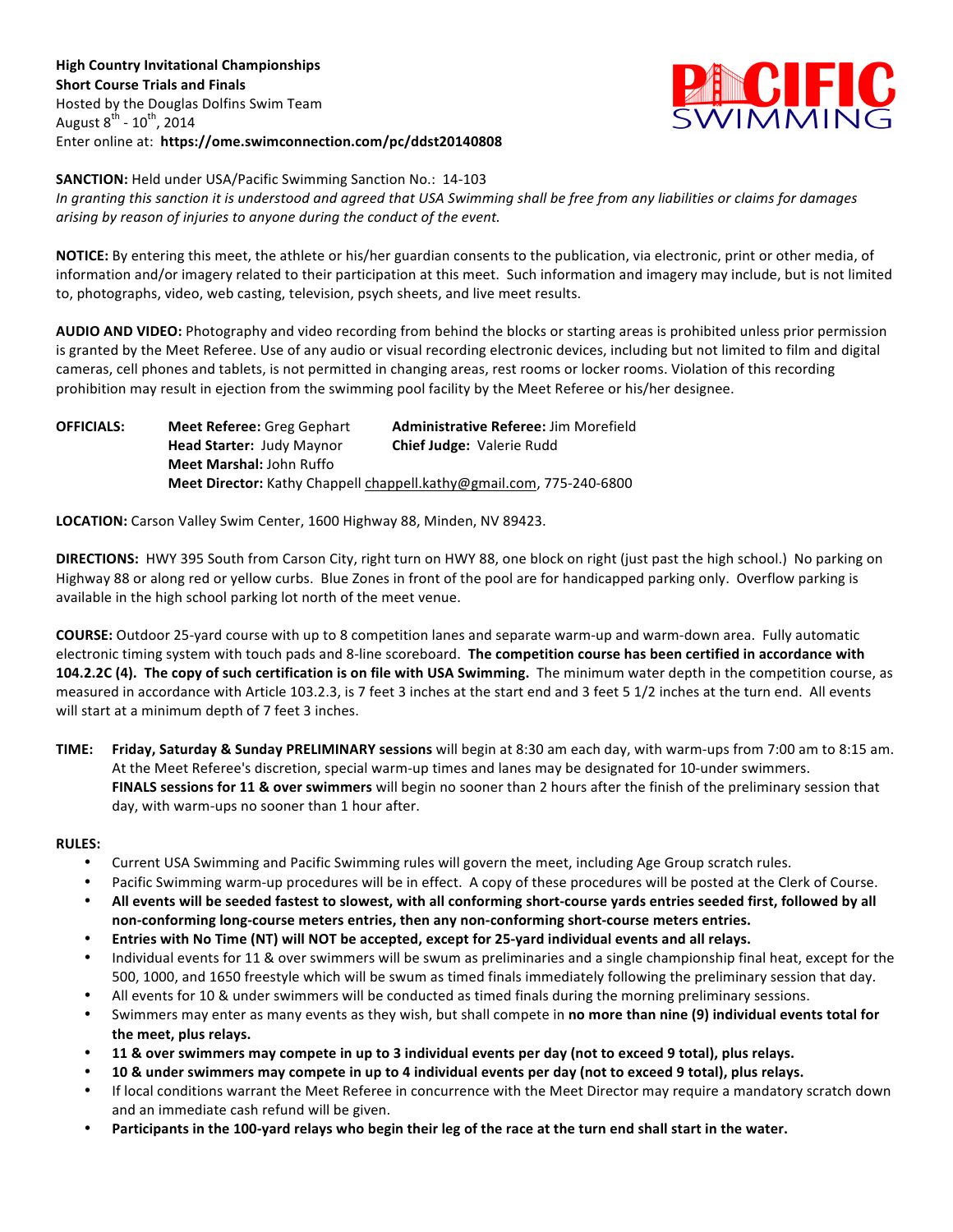#### **DISTANCE:**

- Check-in for the 500, 1000, and 1650 freestyle will close at 10:00 am each day.
- Age groups will swim the 500, 1000, and 1650 freestyle together, but will be scored and awarded separately.
- Each swimmer in the 500, 1000, and 1650 must provide their own timers and lap counter.
- The 500, 1000, and 1650 freestyle are timed finals and will be swum fastest to slowest alternating girls and boys heats.

## **RELAYS:**

- Relays are timed finals, and will be deck entered.
- Entries are due by 10:00 am for morning (10-under) relays, and by 12:00 noon for afternoon (11-18) relays.
- Order of swim (and any changes) and any alternates must be declared on each entry, and shall not be changed after the lead swimmer is called to the blocks.
- **Only two scoring relays** will be allowed per team per event, designated as A and B. Each team may enter as many additional non-scoring relay teams as they would like.
- 10 & under swimmers may compete in the 10 & under relays, or in relays for their age division, **but not in both**.
- 10 & under relays will be swum at the end of the preliminary session immediately before the scheduled distance events.
- 11 & over swimmers may compete in the 11-18 relays, or in relays for their age division, **but not in both**.
- 11 & over relays will be swum at the end of the afternoon Finals sessions on Friday and Saturday.
- Swimmers 19 years of age and over shall not participate in relay events.

COACHES & OFFICIALS: All coaches and deck officials must wear their USA-S membership cards in a visible manner at all times while on deck. All coaches are required to sign in at the meet before the beginning of warm-ups and present their 2014 registration card. Except for coaches accompanying athletes participating under the provisions of 202.6 or USA Swimming's "open border" policy, all persons acting in any coaching capacity must show proof of current USA Swimming coach membership.

**UNACCOMPANIED SWIMMERS:** Any USAS athlete-member competing at the meet must be accompanied by a USA Swimming member-coach for the purposes of athlete supervision during warm-up, competition and warm-down. If a coach-member of the athlete's USAS Club does not attend the meet to serve in said supervisory capacity, it is the responsibility of the swimmer or the swimmer's legal guardian to arrange for supervision by a USA Swimming member-coach. The Meet Director or Meet Referee may assist the swimmer in making arrangements for such supervision; however, it is recommended that such arrangements be made in advance of the meet by the athlete's USAS Club Member-Coach. The swimmer must be certified by a USA Swimming member coach as being proficient in performing a racing start or must start the race in the water. It is the responsibility of the swimmer or the swimmer's legal guardian to ensure compliance with this requirement.

RESTRICTIONS: The following prohibitions apply to all areas of the meet venue including the pool deck, locker rooms, spectator seating, standing areas, and all areas used by swimmers during the meet and during warm-up periods:

- No smoking or use of tobacco products.
- No sale or use of alcoholic beverages.
- No glass containers.
- No propane heaters.
- No animals.
- All shelters must be properly secured at all times, or may be removed by meet management.
- Except where venue facilities require otherwise, changing into or out of swimsuits other than in locker rooms or other designated areas is not appropriate and is strongly discouraged.

## **ELIGIBILITY:**

- The meet is open to all qualified 2014 regular or seasonal USA swimming registered athletes who represent (or are unattached and reside closest to) one of the invited USA Swimming member clubs. Invited clubs: all clubs in Zone 4 of Pacific Swimming (BST, CARS, DDST, LAKE, MLST, NNA, RENO, TAHO); Elko Swim Team (EST-SR); Aquasol (AQUA-SN); Fallon Barracuda Swim Team (FBST-SN); Lassen Aquatics (LASS-SN); Northern Sierra Aquatics (NSA-SN); Plumas Pikes Swim Team (PPST-SN); Sparks Piranhas Swim Team (SPKS-SN); Truckee-Tahoe Swim Team (TTST-SN); Winnemucca Whitewater Swim (WINN-SN).
- **Swimmers 19 years & older may swim for time only** in individual preliminary and timed-final events for which they are age-eligible. They are not eligible for relays or finals, and shall not score points or receive awards.
- **Disabled swimmers, attached or unattached, are welcome to attend this meet and should contact the Meet Director or** Meet Referee regarding special accommodations or entry times and seeding per Pacific Swimming Policy.
- All swimmers must enter their name and registration number as they are shown on their Registration Card. If this is not done, it may be difficult to match the swimmer with the registration and times database. The meet host must check all swimmer registrations against the SWIMS database and if not found to be registered, the Meet Director shall accept the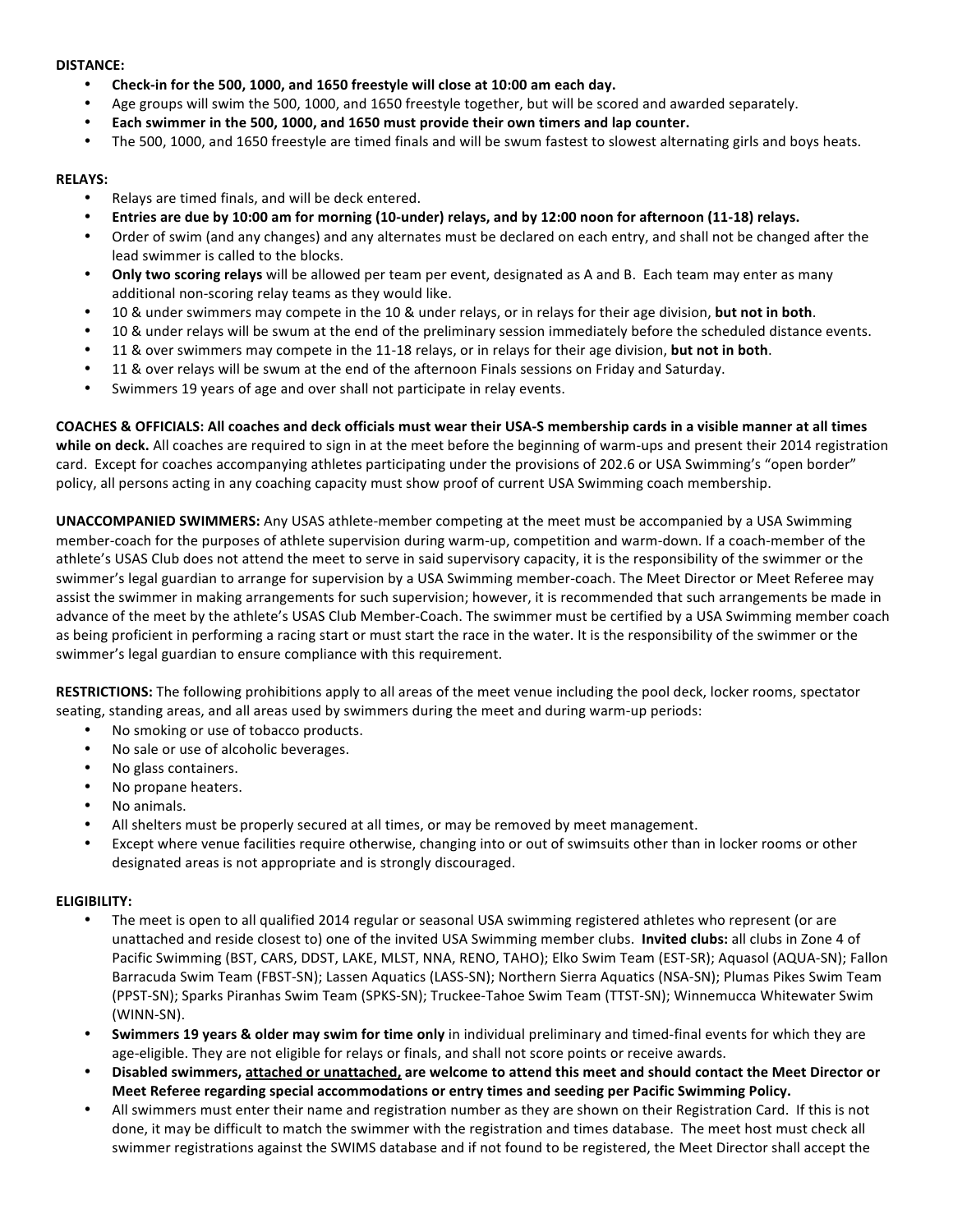registration at the meet (a \$10 surcharge will be added to the regular registration fee). Swimmers who enter as" pending" or "applied for" must be prepared to present their current card or register before being allowed to check-in, unless the meet director determines that they are validly pending. Duplicate registrations will be refunded by mail.

- **Entries with No Time (NT) will NOT be accepted for individual events of 50 yards or longer.**
- Entry times submitted for this meet will be checked against a computer database and may be changed in accordance with *Pacific Swimming Entry Time Verification Procedures.*

CHECK-IN: The meet will be deck seeded. Swimmers must check-in at the Clerk-of-Course. Other than Distance events which will close at 10:00 am each day, close of check-in for all individual events shall be no earlier than 60 minutes before the estimated start time the first heat of the event. Check-in for the first 2 events of each meet session will close 30 minutes before the start of the session. No event shall be closed earlier than 30 minutes before the estimated start of the meet session. Swimmers who do not check in for an event will be automatically scratched and may not compete in that event.

# **SCRATCHES AND NO-SHOWS:**

- **Trials and Timed Finals events:** Swimmers who must withdraw from an event in which they have been seeded are requested to notify the Referee immediately. Any swimmers not reporting for or competing in a trials or timed final event that they have checked in for shall not be penalized.
- Finals of Trials-and-Finals events: Any swimmer qualifying for any level of finals in an individual event who does not wish to compete must scratch within 30 minutes after the announcement of qualifiers. During this period, qualifiers may also notify the referee that they may not intend to compete in consolation finals or finals. In this case they must declare their final intention within 30 minutes after the announcement of qualifiers following their last individual preliminary event of that day. Otherwise, all qualifiers not properly scratched will be seeded in finals.
- **Penalty for No-show in Finals:** Any swimmer originally qualifying for any finals race in an individual event who fails to show up in said consolation final or final race prior to calling the first alternate, without having properly scratched first, shall be barred from the *remainder of any finals events for that day*. Should the swimmer have no additional finals events for that day, they will be barred from the next preliminary event in which they are entered. If the No-Show occurs on the last day that the swimmer is entered in an individual event in the meet, and no other individual event penalty is applicable, the swimmer shall then be fined \$25.00. The fine will be increased to \$100 if after 30 days of receiving the letter of notification the party has not made the payment.
- Exceptions: No penalty shall apply for failure to withdraw or compete in a finals event if the referee is notified in the event of illness or injury and accepts the proof thereof, or it is determined by the referee that the failure is caused by circumstances beyond the control of the swimmer, or the swimmer qualified for any level of finals due to scratches of one or more original finalists, or the swimmer is an alternate for any level of finals.

ENTRIES: All entries must be submitted using the swimmer's best conforming yards or non-conforming meters time for each event. NO LATE ENTRIES WILL BE ACCEPTED. NO DECK ENTRIES (except relays) OR ENTRY CHANGES WILL BE ALLOWED. NO REFUNDS will be given except in the case of a mandatory scratch-down.

## **TWO OPTIONS FOR MEET ENTRY**

## **Option 1: Online Meet Entries**

Enter at https://ome.swimconnection.com/pc/ddst20140808 to receive immediate confirmation of acceptance via email. Online entry requires payment by credit card using our secure site. The cost of using Online Meet Entries is \$1 per swimmer plus 5% of the total entry fees. Please note that the processing fee is a separate fee from the entry fees. Online meet entry fees are paid to Swim Connection, LLC. Fees collected by the use of this system are completely voluntary. Online Meet Entry is in no way required or expected of a swimmer by Pacific Swimming. Online entries will be accepted **until%11:59%pm%Wednesday,%July%30th,%2014.**

## **Option 2: Paper Entries**

- 1. Fill out the provided Consolidated Entry Card completely for each swimmer in your family.
- 2. Write and sign a check for the total amount of your family's entry fees, payable to **Douglas Dolfins Swim Team** or DDST.
- 3. If you would like confirmation of paper entry, also include a self-addressed stamped envelope or postcard.
- 4. **Hand deliver** card(s) and check to the DDST coaching staff at the Carson Valley Swim Center by 6:00 pm Wednesday, **July%30th,%2014**
- **5. OR** mail card(s) and check, postmarked no later than Monday, July 28, 2014, to: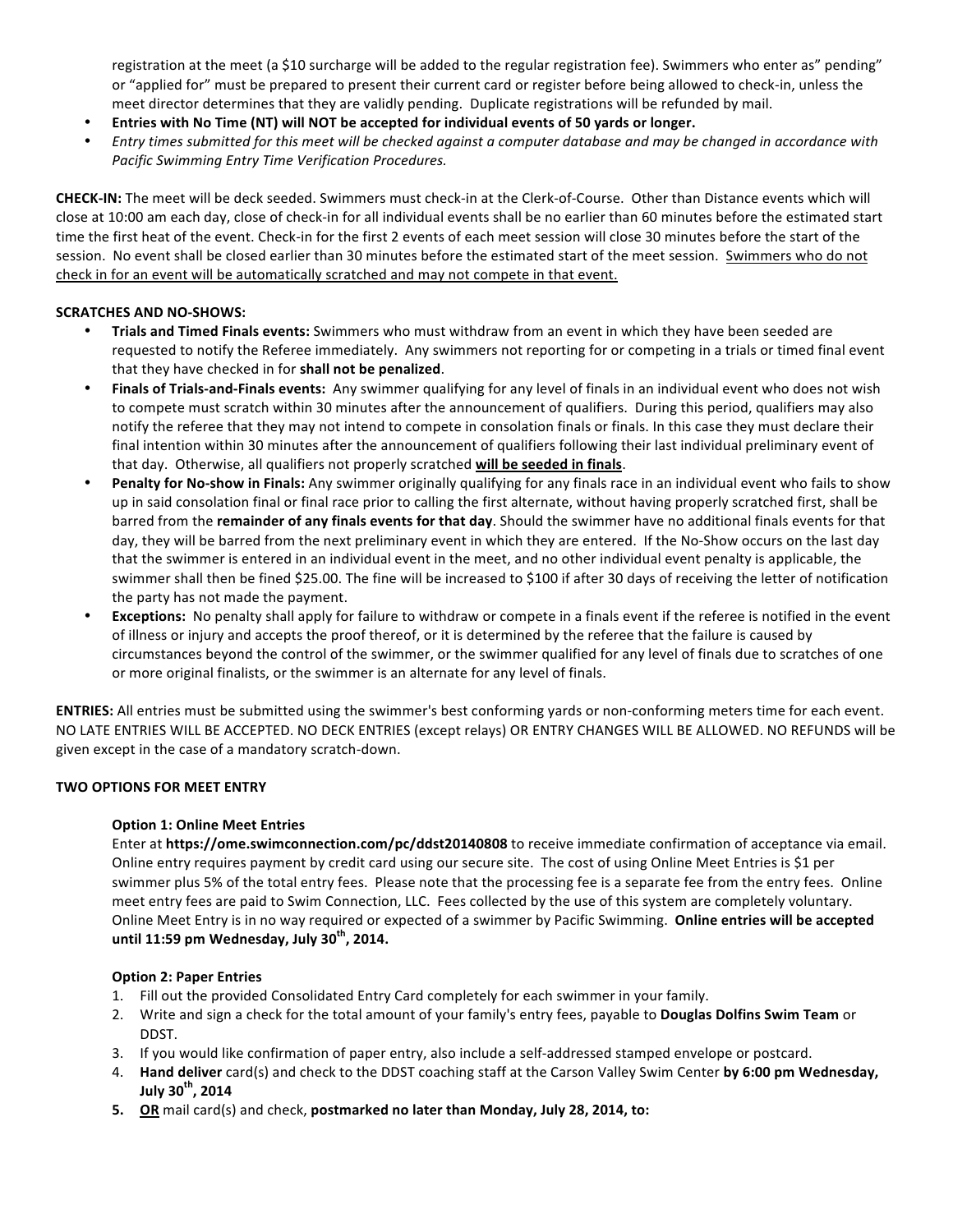Douglas Dolfins Swim Team Attention: Meet Entries Chair P.O. Box 44 Minden, NV 89423

6. If sent express mail or FedEx \*indicate no signature required for delivery\* Entries will not be signed for.

**ENTRY FEES:** \$5.00 per event plus a \$9.00 swimmer participation fee per swimmer to help cover meet expenses. Relays will be \$16.00 each, due with the entries or no later than Sunday morning by 9:00 am.

#### **AWARDS:**

- **Team High-point:** trophies  $1st 4th$
- Individual High-Point & Runner-Up: Trophies for 6 & under, 7-8, 9-10, 11-12, 13-14, 15-18 age groups.
- **Individual Events:** medals 1st 3rd place, ribbons 4th 16th place for 6 & under,7-8, 9-10, 11-12, 13-14, 15-18 age groups. **Relays: Medals 1st – 3rd place.**
- ALL AWARDS MUST BE PICKED UP AT THE MEET. NO AWARDS WILL BE MAILED.
- Each team is asked to designate a representative to collect the awards for 10-under swimmers.
- Swimmers 11-over must pick up their own awards at the awards desk within 30 minutes of the end of the session or meet. AWARDS FOR 11-OVER WILL NOT BE COLLECTED AND MUST BE PICKED UP BY THE SWIMMER.

**SCORING:** To 16 places for all events as follows:

| Place                    | -  |                   |              |    |    |        |                                |              |    | 10 | . . | . .<br>-- | -1.3<br>-- | 14     | 15 | 16       |
|--------------------------|----|-------------------|--------------|----|----|--------|--------------------------------|--------------|----|----|-----|-----------|------------|--------|----|----------|
| <b>Individual Points</b> | 20 | . –<br><b>. .</b> | 16           | 15 | 14 | ີ<br>ᅩ | $\overline{\phantom{a}}$<br>-- | <b>__</b>    |    |    | b   | ັ         |            | -<br>٠ | -  | <b>.</b> |
| <b>Relay Points</b>      | 40 | 34                | $\sim$<br>ےر | 30 | 28 | 26     | 24<br>∸                        | $\sim$<br>∠∠ | 18 | -- | ᆠ   | 10        |            | ь      |    |          |

ADMISSION: Free. A three-day program will be available for purchase, and will include coupons for finals programs each day.

**SNACK BAR:** There will be a well-stocked snack bar for food service.

HOSPITALITY: Limited hospitality for officials, coaches, and timers.

#### **HOTEL & VISITOR INFORMATION:** www.ddst.org

**MINIMUM OFFICIALS:** All available USA Swimming member certified officials are welcomed and encouraged to work at this meet. As the number of certified officials allows, interested parents/trainees are also welcome to shadow working officials for education and/or mentoring. Participating clubs are *requested* to provide at least the following number of certified and carded officials for **each session:** 

| Club swimmers entered in session | <b>Trained and carded officials requested</b> |
|----------------------------------|-----------------------------------------------|
| $1 - 10$                         |                                               |
| $11 - 25$                        |                                               |
| 26-50                            |                                               |
| 51-75                            |                                               |
| 76-100                           |                                               |
| 101 or more                      |                                               |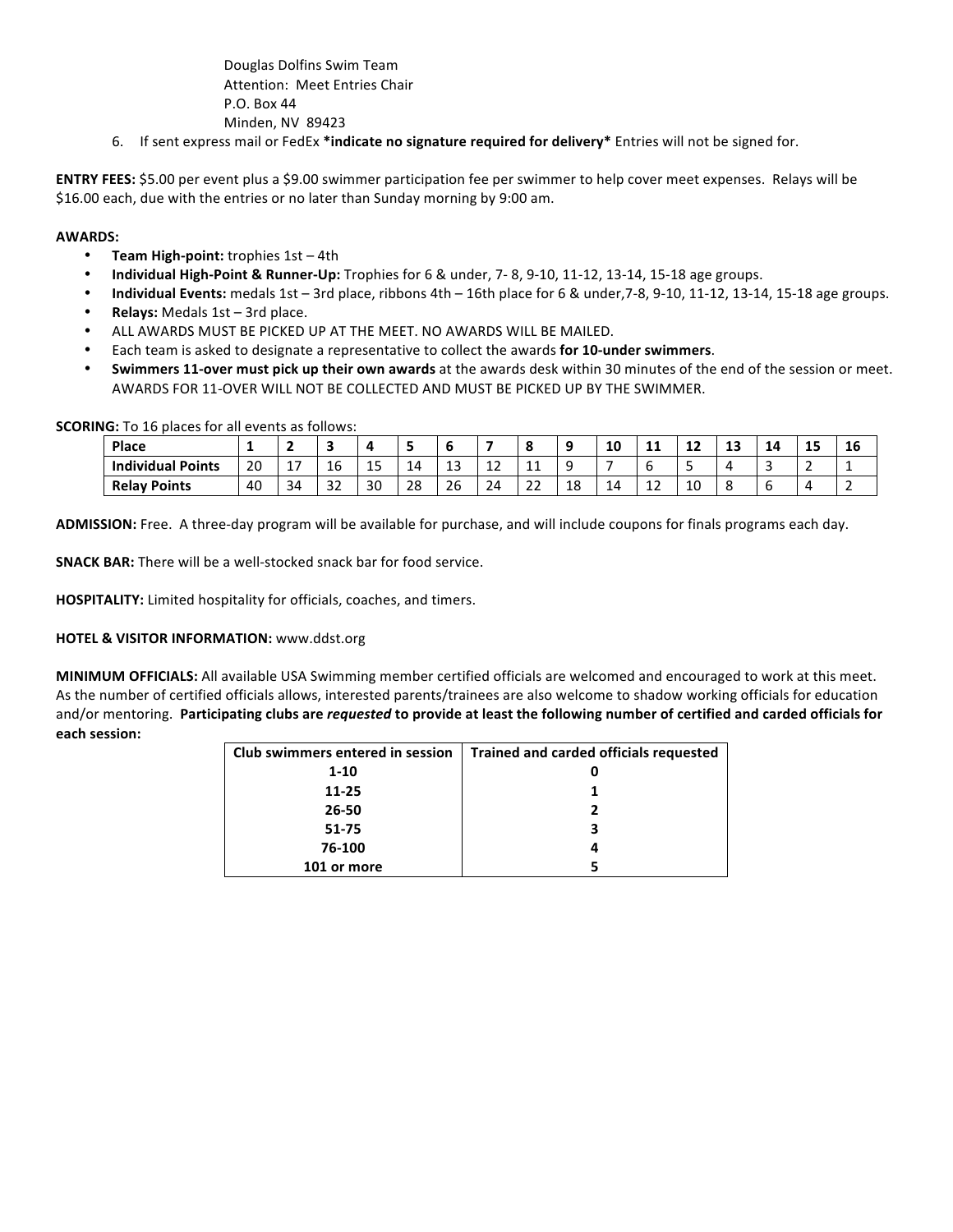# **EVENT SUMMARY:**

|               | <b>8 &amp; UN</b> | $9 - 10$         | $11 - 12$         | $13 - 14$         | 15 & Over         |  |
|---------------|-------------------|------------------|-------------------|-------------------|-------------------|--|
|               | 50 BACK           | 200 IM           | 100 BACK          | 400 IM            | 400 IM            |  |
| <b>FRIDAY</b> | <b>100 FREE</b>   | 100 BACK         | <b>50 FLY</b>     | <b>200 FREE</b>   | <b>200 FREE</b>   |  |
|               | <b>25 FLY</b>     | <b>200 FREE</b>  | 50 BREAST         | 100 BREAST        | 100 BREAST        |  |
|               | 100 FR-R          | <b>50 FLY</b>    | *1000 FREE        | <b>*1000 FREE</b> | <b>*1000 FREE</b> |  |
|               | 10 & U 200 FR-R   | 200 FR-R         | **200 FR-R        | **400 FR-R        | **400 FR-R        |  |
|               |                   | 10 & U 200 FR-R  | **11-18 200 FR-R  | **11-18 200 FR-R  | **11-18 200 FR-R  |  |
|               | 25 FREE           | 50 FREE          | 200 IM            | 200 IM            | 200 IM            |  |
|               | 25 BACK           | 50 BACK          | <b>100 FREE</b>   | <b>100 FREE</b>   | <b>100 FREE</b>   |  |
|               | 50 BREAST         | 100 BREAST       | 200 BACK          | 200 BACK          | 200 BACK          |  |
| SATURDAY      | 100 MED-R         | <b>*500 FREE</b> | <b>100 FLY</b>    | <b>100 FLY</b>    | <b>100 FLY</b>    |  |
|               | 10 & U 200 MED-R  | 200 MED-R        | *500 FREE         | <b>*500 FREE</b>  | <b>*500 FREE</b>  |  |
|               |                   | 10 & U MED-R     | **200 MED-R       | **11-18 200 MED-R | **11-18 200 MED-R |  |
|               |                   |                  | **11-18 200 MED-R | **400 MED-R       | **400 MED-R       |  |
|               | 25 BREAST         | 50 BREAST        | <b>200 FREE</b>   | 200 BREAST        | 200 BREAST        |  |
|               | <b>50 FLY</b>     | <b>100 FLY</b>   | 100 BREAST        | 100 BACK          | 100 BACK          |  |
| <b>SUNDAY</b> | 100 IM            | 100 IM           | 50 BACK           | <b>200 FLY</b>    | <b>200 FLY</b>    |  |
|               | 50 FREE           | <b>100 FREE</b>  | 100 IM            | 50 FREE           | 50 FREE           |  |
|               |                   |                  | 50 FREE           | *1650 FREE        | <b>*1650 FREE</b> |  |

\*All distance events will be swum together, but scored and awarded separately by age group.

\*\*Relay events 41-48 and 93-100 will be swum at the end of the Finals session on those days.

# **EVENTS:**

| Friday, August 8, 2014 |                                         |                |  |       | Saturday, August 9, 2014                |             |
|------------------------|-----------------------------------------|----------------|--|-------|-----------------------------------------|-------------|
| <b>Girls</b>           | <b>Preliminaries &amp; Timed Finals</b> | <b>Boys</b>    |  | Girls | <b>Preliminaries &amp; Timed Finals</b> | <b>Boys</b> |
| $\mathbf{1}$           | 15 & Over 400 IM                        | $\overline{2}$ |  | 49    | 15 & Over 200 IM                        | 50          |
| 3                      | 13-14 400 IM                            | $\overline{4}$ |  | 51    | 13-14 200 IM                            | 52          |
| 5                      | 9-10 200 IM                             | 6              |  | 53    | 11-12 200 IM                            | 54          |
| $\overline{7}$         | 11-12 100 Back                          | 8              |  | 55    | 15 & Over 100 Free                      | 56          |
| 9                      | 8 & Under 50 Back                       | 10             |  | 57    | 13-14 100 Free                          | 58          |
| 11                     | 9-10 100 back                           | 12             |  | 59    | 11-12 100 Free                          | 60          |
| 13                     | 15 & Over 200 Free                      | 14             |  | 61    | 9-10 50 Free                            | 62          |
| 15                     | 13-14 200 Free                          | 16             |  | 63    | 8 & Under 25 Free                       | 64          |
| 17                     | 11-12 50 Fly                            | 18             |  | 65    | 15 & Over 200 Back                      | 66          |
| 19                     | 9-10 200 Free                           | 20             |  | 67    | 13-14 200 Back                          | 68          |
| 21                     | 8 & Under 100 Free                      | 22             |  | 69    | 11-12 200 Back                          | 70          |
| 23                     | 15 & Over 100 Breast                    | 24             |  | 71    | 9-10 50 Back                            | 72          |
| 25                     | 13-14 100 Breast                        | 26             |  | 73    | 8 & Under 25 Back                       | 74          |
| 27                     | 11-12 50 Breast                         | 28             |  | 75    | 15 & Over 100 Fly                       | 76          |
| 29                     | 9-10 50 Fly                             | 30             |  | 77    | 13-14 100 Fly                           | 78          |
| 31                     | 8 & Under 25 Fly                        | 32             |  | 79    | 11-12 100 Fly                           | 80          |
| 33                     | 9-10 200 Free Relay                     | 34             |  | 81    | 9-10 100 Breast                         | 82          |
| 35                     | 8 & Un 100 Free Relay                   | 36             |  | 83    | 8 & Under 50 Breast                     | 84          |
| 37                     | 10 & Un 200 Free Relay                  | 38             |  | 85    | 9-10 200 Medley Relay                   | 86          |
| 39                     | *11 & Over 1000 Free                    | 40             |  | 87    | 8-Under 100 Medley Relay                | 88          |
| 41                     | **15-18 400 Free Relay                  | 42             |  | 89    | 10 & Under 200 Medley Relay             | 90          |
| 43                     | **13-14 400 Free Relay                  | 44             |  | 91    | *9 & Over 500 Free                      | 92          |
| 45                     | **11-12 200 Free Relay                  | 46             |  | 93    | ** 11-12 200 Medley Relay               | 94          |
| 47                     | **11-18 200 Free Relay                  | 48             |  | 95    | **11-18 200 Med Relay                   | 96          |
|                        |                                         |                |  | 97    | ** 13-14 400 Medley Relay               | 98          |
|                        |                                         |                |  | 99    | **15-18 400 Med Relay                   | 100         |

| Saturday, August 9, 2014 |                                         |             |  |  |  |  |  |  |
|--------------------------|-----------------------------------------|-------------|--|--|--|--|--|--|
| Girls                    | <b>Preliminaries &amp; Timed Finals</b> | <b>Boys</b> |  |  |  |  |  |  |
| 49                       | 15 & Over 200 IM                        | 50          |  |  |  |  |  |  |
| 51                       | 13-14 200 IM                            | 52          |  |  |  |  |  |  |
| 53                       | 11-12 200 IM                            | 54          |  |  |  |  |  |  |
| 55                       | 15 & Over 100 Free                      | 56          |  |  |  |  |  |  |
| 57                       | 13-14 100 Free                          | 58          |  |  |  |  |  |  |
| 59                       | 11-12 100 Free                          | 60          |  |  |  |  |  |  |
| 61                       | 9-10 50 Free                            | 62          |  |  |  |  |  |  |
| 63                       | 8 & Under 25 Free                       | 64          |  |  |  |  |  |  |
| 65                       | 15 & Over 200 Back                      | 66          |  |  |  |  |  |  |
| 67                       | 13-14 200 Back                          | 68          |  |  |  |  |  |  |
| 69                       | 11-12 200 Back                          | 70          |  |  |  |  |  |  |
| 71                       | 9-10 50 Back                            | 72          |  |  |  |  |  |  |
| 73                       | 8 & Under 25 Back                       | 74          |  |  |  |  |  |  |
| 75                       | 15 & Over 100 Fly                       | 76          |  |  |  |  |  |  |
| 77                       | 13-14 100 Fly                           | 78          |  |  |  |  |  |  |
| 79                       | 11-12 100 Fly                           | 80          |  |  |  |  |  |  |
| 81                       | 9-10 100 Breast                         | 82          |  |  |  |  |  |  |
| 83                       | 8 & Under 50 Breast                     | 84          |  |  |  |  |  |  |
| 85                       | 9-10 200 Medley Relay                   | 86          |  |  |  |  |  |  |
| 87                       | 8-Under 100 Medley Relay                | 88          |  |  |  |  |  |  |
| 89                       | 10 & Under 200 Medley Relay             | 90          |  |  |  |  |  |  |
| 91                       | *9 & Over 500 Free                      | 92          |  |  |  |  |  |  |
| 93                       | **11-12 200 Medley Relay                | 94          |  |  |  |  |  |  |
| 95                       | **11-18 200 Med Relay                   | 96          |  |  |  |  |  |  |
| 97                       | **13-14 400 Medley Relay                | 98          |  |  |  |  |  |  |
| 99                       | **15-18 400 Med Relay                   | 100         |  |  |  |  |  |  |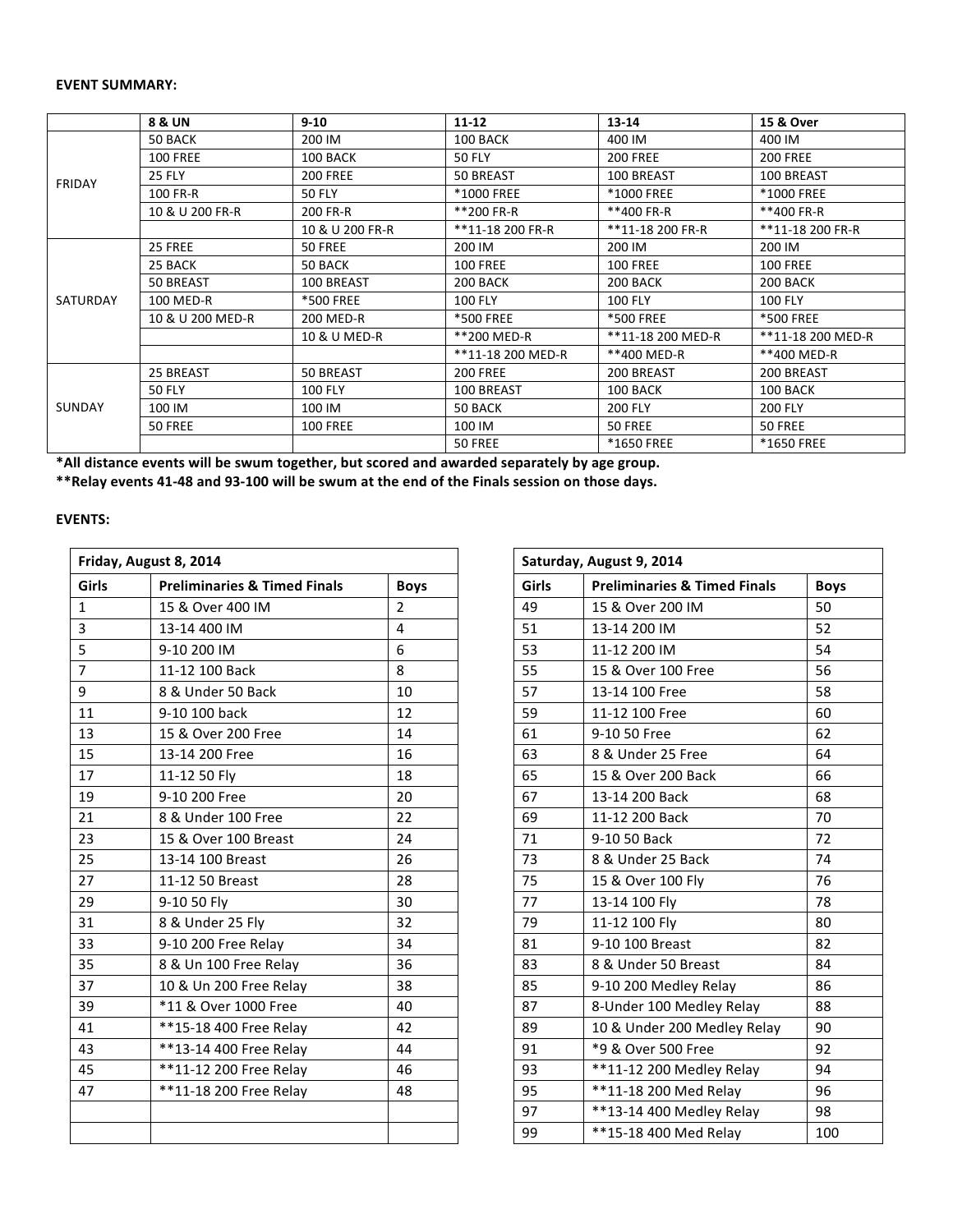| Sunday, August 10, 2014 |                                         |             |  |  |  |  |  |  |  |
|-------------------------|-----------------------------------------|-------------|--|--|--|--|--|--|--|
| Girls                   | <b>Preliminaries &amp; Timed Finals</b> | <b>Boys</b> |  |  |  |  |  |  |  |
| 101                     | 11-12 200 Free                          | 102         |  |  |  |  |  |  |  |
| 103                     | 15 & Over 200 Breast                    | 104         |  |  |  |  |  |  |  |
| 105                     | 13-14 200 Breast                        | 106         |  |  |  |  |  |  |  |
| 107                     | 11-12 100 Breast                        | 108         |  |  |  |  |  |  |  |
| 109                     | 9-10 50 Breast                          | 110         |  |  |  |  |  |  |  |
| 111                     | 8 & Under 25 Breast                     | 112         |  |  |  |  |  |  |  |
| 113                     | 15 & Over 100 Back                      | 114         |  |  |  |  |  |  |  |
| 115                     | 13-14 100 Back                          | 116         |  |  |  |  |  |  |  |
| 117                     | 11-12 50 Back                           | 118         |  |  |  |  |  |  |  |
| 119                     | 9-10 100 Fly                            | 120         |  |  |  |  |  |  |  |
| 121                     | 8 & Under 50 Fly                        | 122         |  |  |  |  |  |  |  |
| 123                     | 15 & Over 200 Fly                       | 124         |  |  |  |  |  |  |  |
| 125                     | 13-14 200 Fly                           | 126         |  |  |  |  |  |  |  |
| 127                     | 11-12 100 IM                            | 128         |  |  |  |  |  |  |  |
| 129                     | 9-10 100 IM                             | 130         |  |  |  |  |  |  |  |
| 131                     | 8 & Under 100 IM                        | 132         |  |  |  |  |  |  |  |
| 133                     | 15 & Over 50 Free                       | 134         |  |  |  |  |  |  |  |
| 135                     | 13-14 50 Free                           | 136         |  |  |  |  |  |  |  |
| 137                     | 11-12 50 Free                           | 138         |  |  |  |  |  |  |  |
| 139                     | 9-10 100 Free                           | 140         |  |  |  |  |  |  |  |
| 141                     | 8 & Under 50 Free                       | 142         |  |  |  |  |  |  |  |
| 143                     | *13 & Over 1650 Free                    | 144         |  |  |  |  |  |  |  |

\*All distance events will be swum together, but scored and awarded separately by age group. \*\*Relay events 41-48 and 93-100 will be swum at the end of the Finals session on those days.